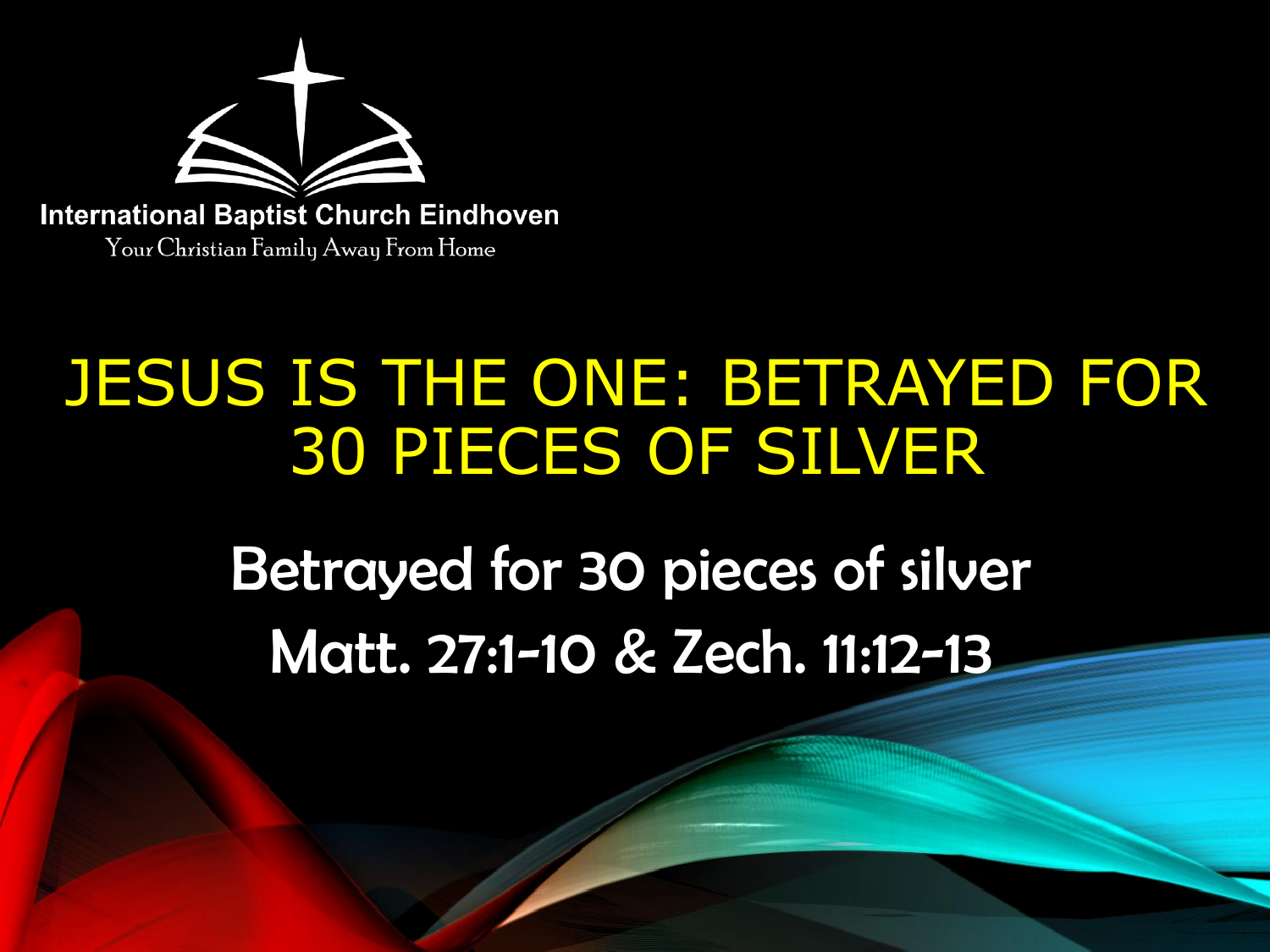### THE PLOTTING OF THE SPIRITUAL LEADERS

- They plotted against Him Matt. 26:3-4
- They provided false witnesses Matt. 26:59-60
- They got the crowd to shout 'Crucify Him!' – Matt. 27:22-23

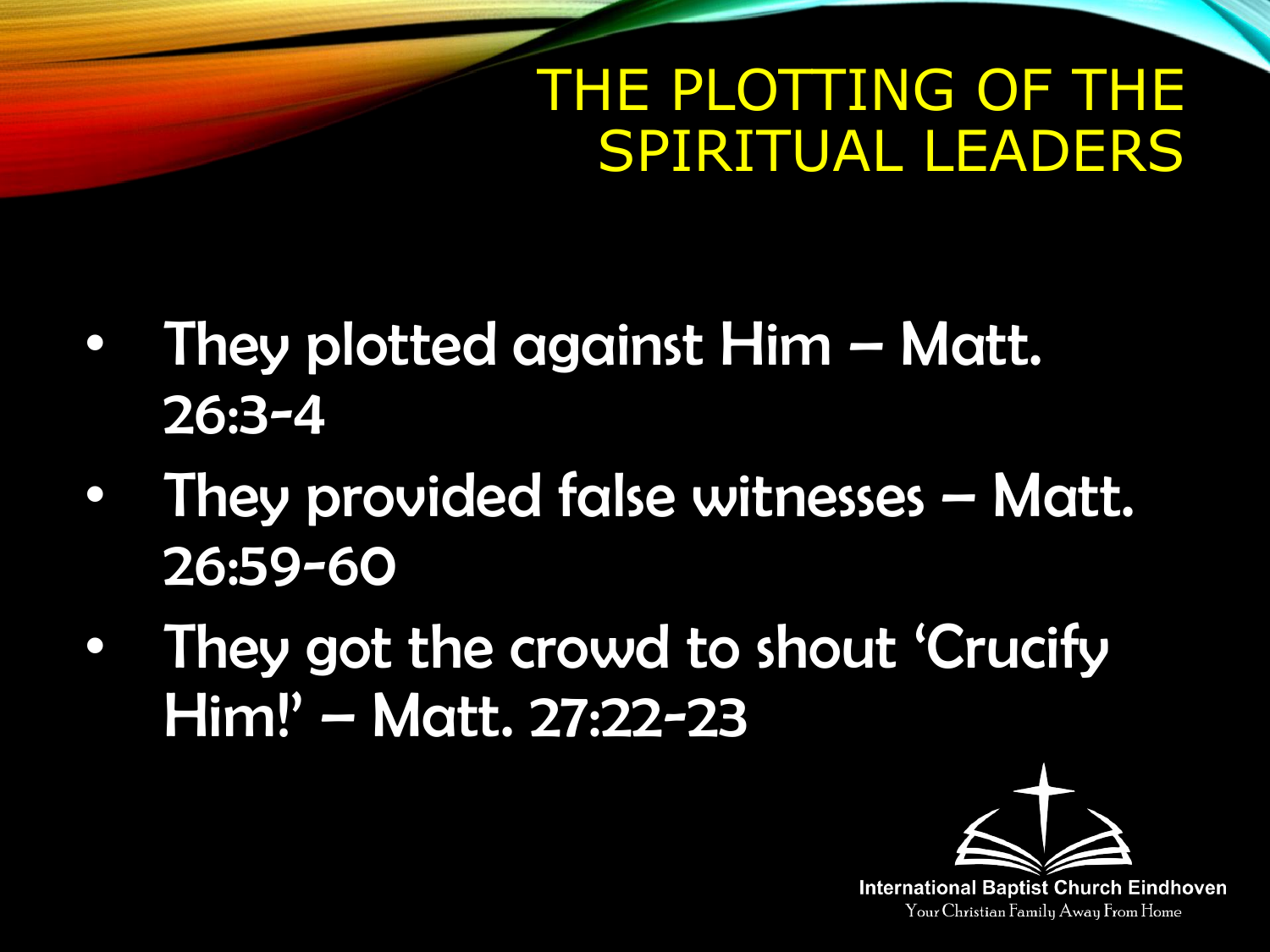#### BUT IT ALL BEGAN MUCH MORE DEVIOUS…

# They would have one of Jesus' closest friends betray Him…

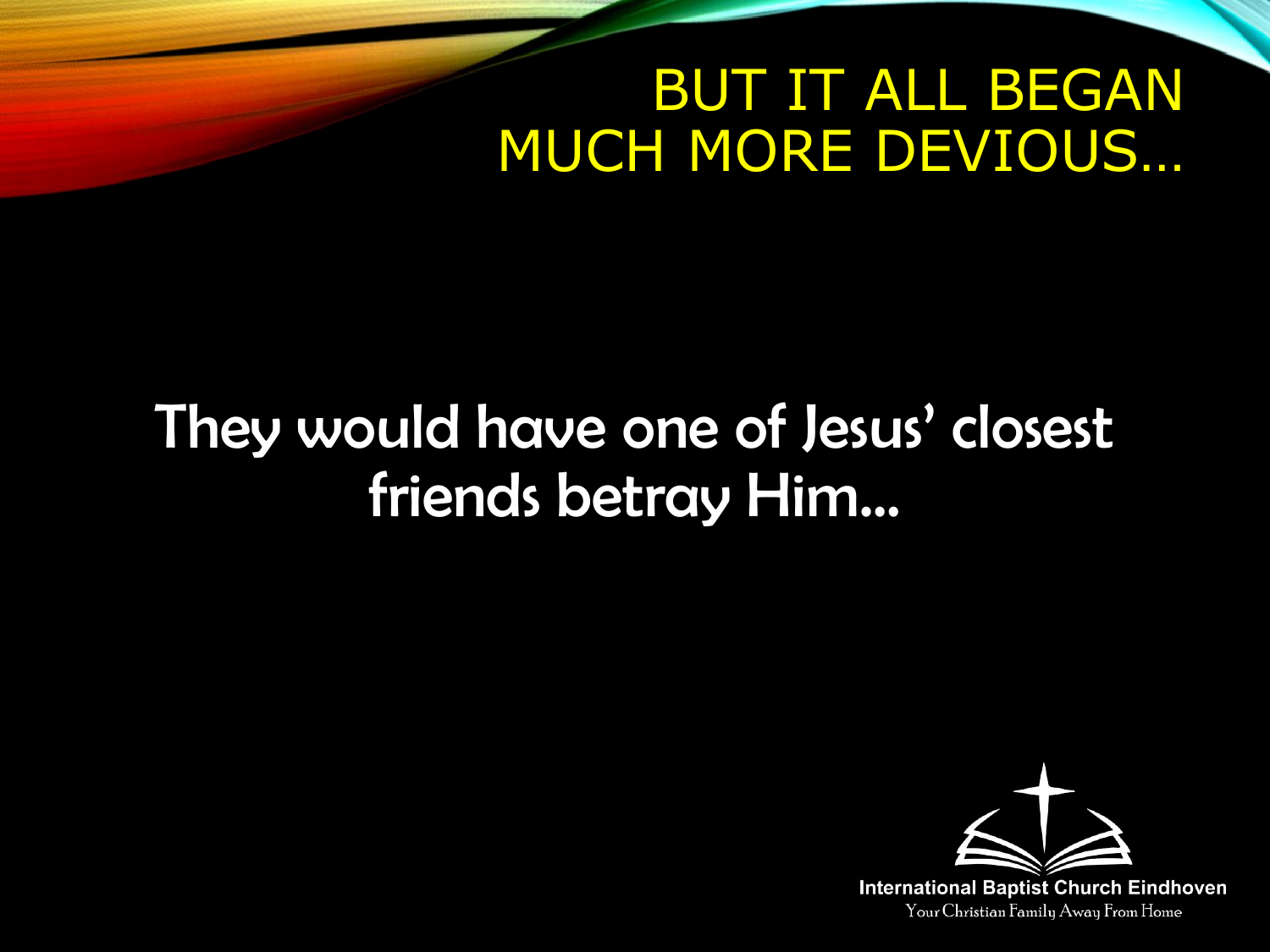#### BUT JUDAS WASN'T A REAL FRIEND ALL ALONG

- He stole from the money bag for his own use – John 12:6
- He went to the priests to betray Jesus for money - Matt. 26:14-16
- He actually betrayed Jesus so He would be arrested – Matt. 26:47-49

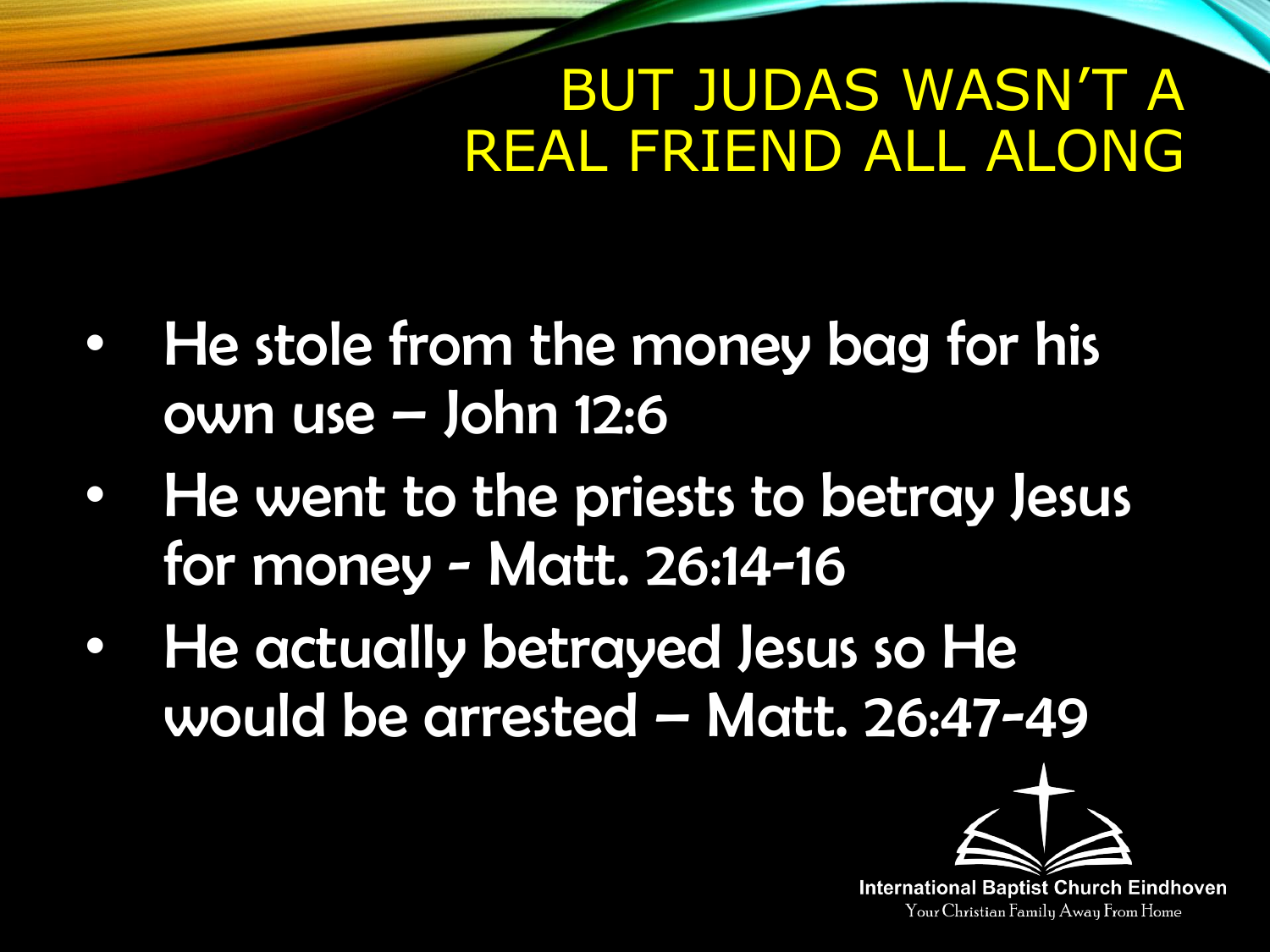# BEING BETRAYED IS:

- Gut wrenching
- It hurts
- It's upsetting
- It's scary
- It's saddening
- It's disheartening
- It's disappointing

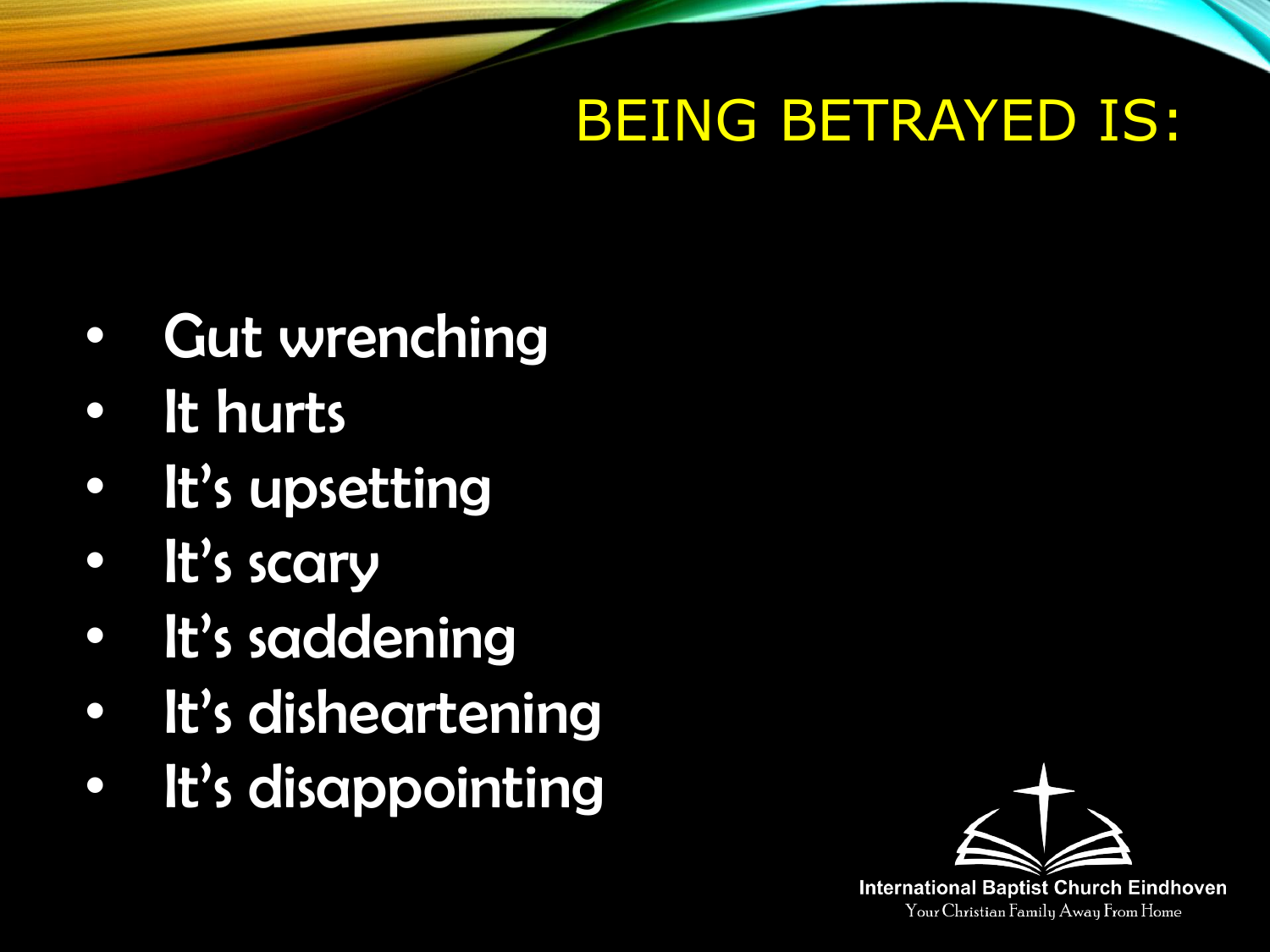BEING BETRAYED IS:

#### Being betrayed is being used and then being stabbed in the back

# Have you been betrayed by someone? or Are you or have you been the betrayer?

**International Baptist Church Eindhoven** Your Christian Family Away From Home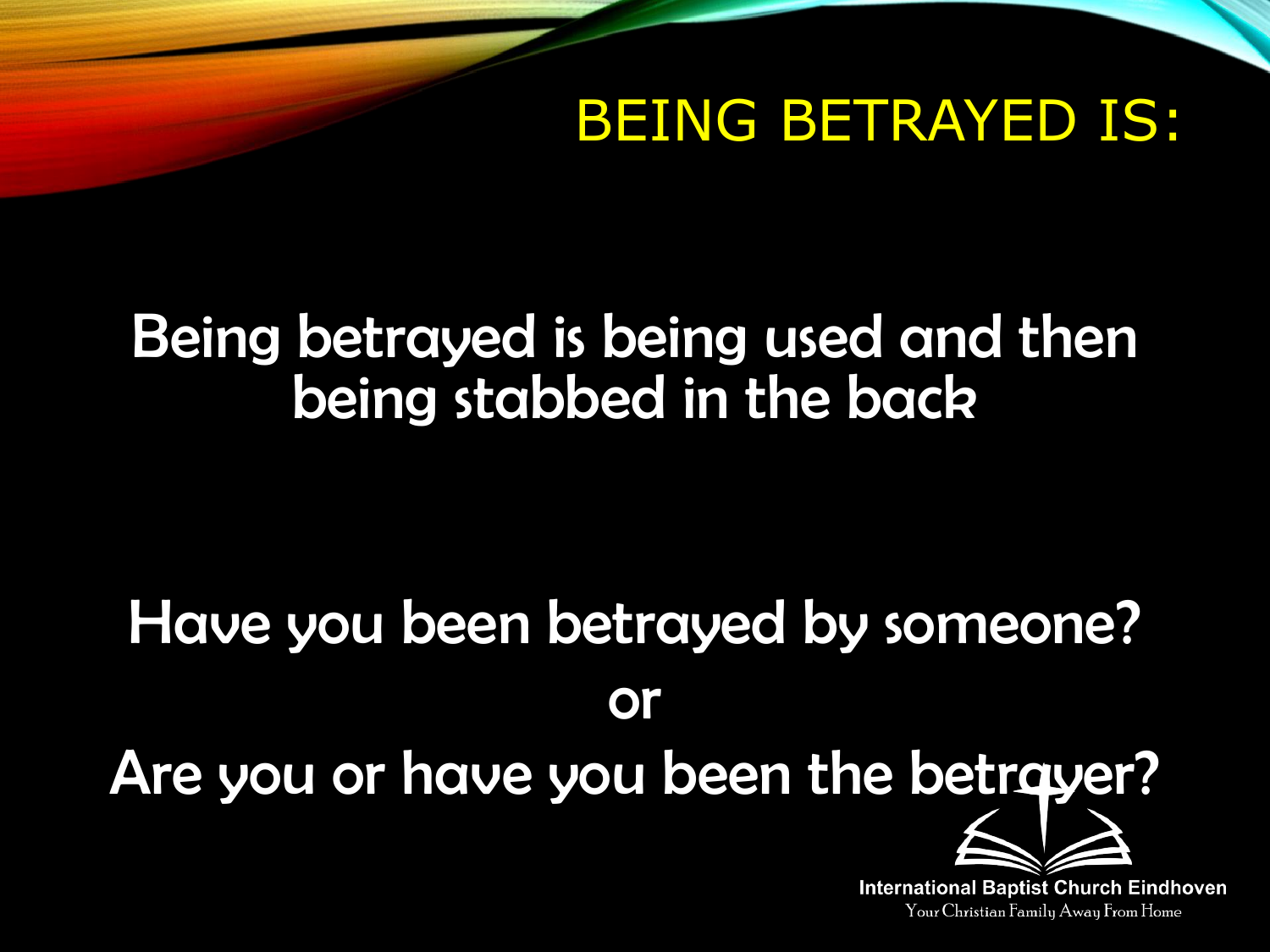#### WE ALL HAVE BETRAYED JESUS BY TRUSTING IN:

- Ourselves
- Others
- The world
- Religion

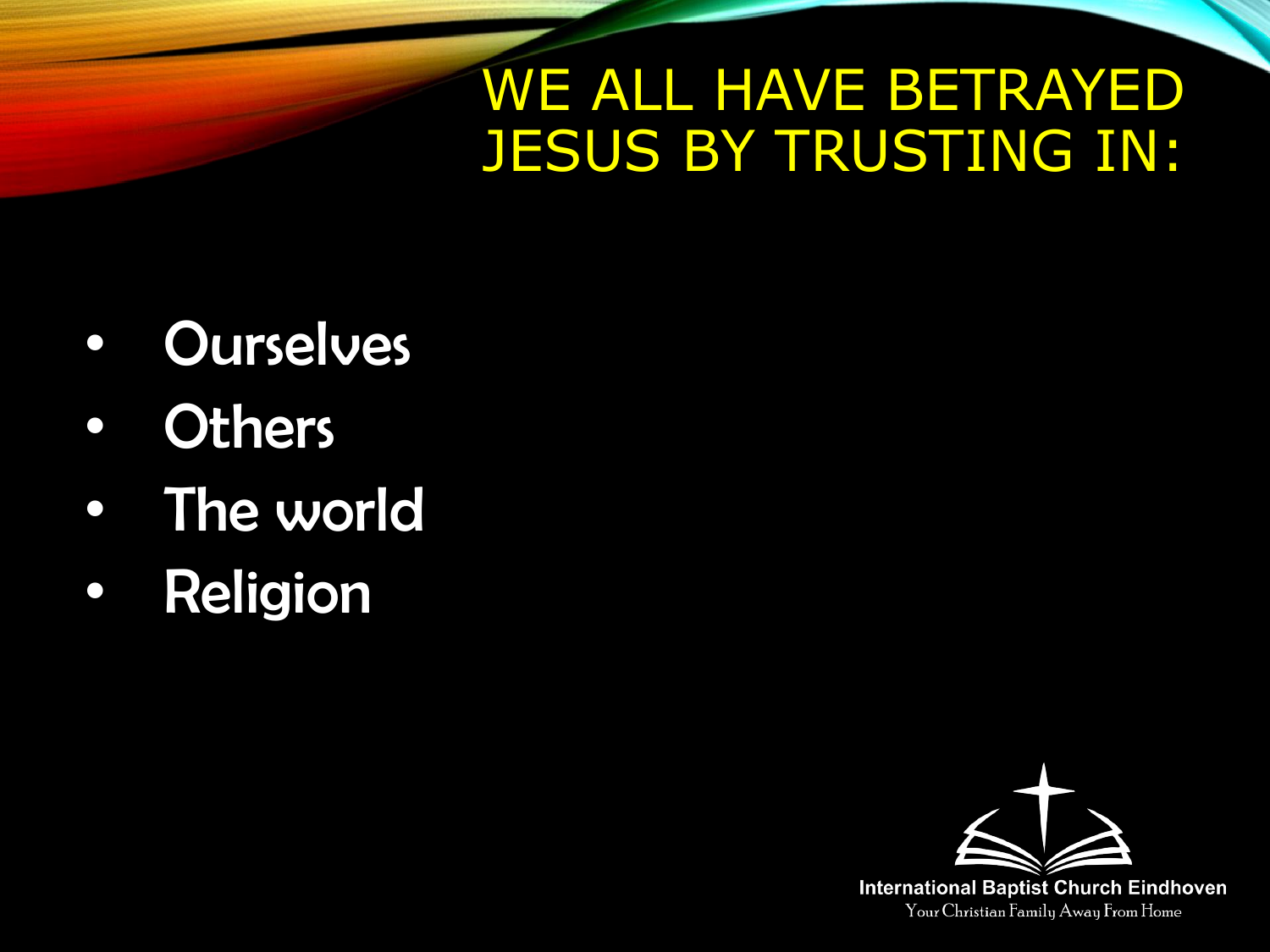#### WE ALSO CAN BE MUCH LIKE JUDAS

Judas was given huge opportunities to get to know Jesus, yet he still betrayed Him

So, faith does not depend on such things

The closer one gets to Jesus he/she either will love or resent Him more

> **International Baptist Church Eindhoven** Your Christian Family Away From Home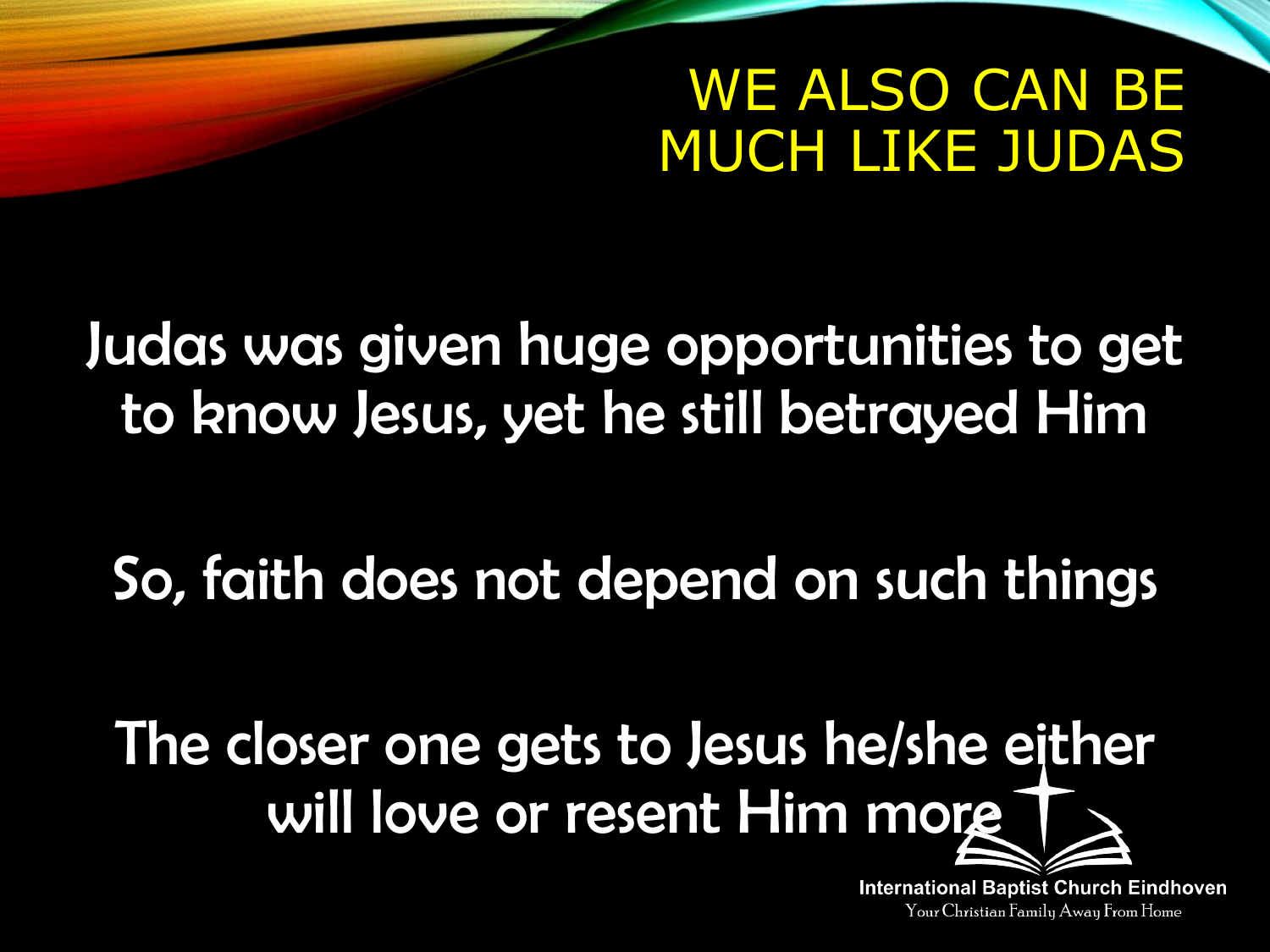## IT DID NOT END WELL FOR JUDAS

# Matt. 27:3-5

- He had remorse
- He threw the money back to the priests
- And hung himself…

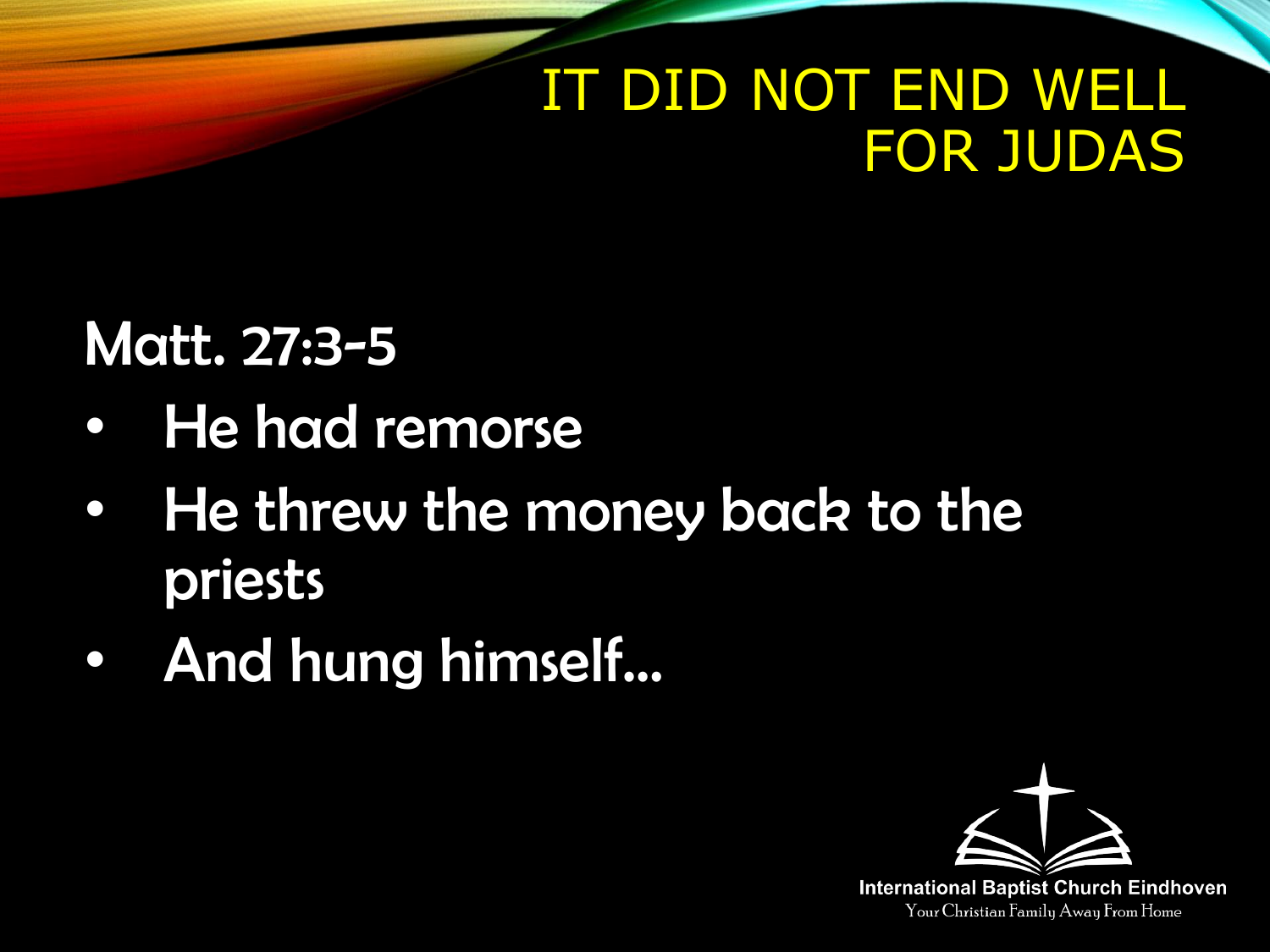# IT DID NOT END WELL FOR JUDAS

# Who else betrayed Jesus? Peter. But he:

- **Repented**
- Received forgiveness
- Received life and ministry

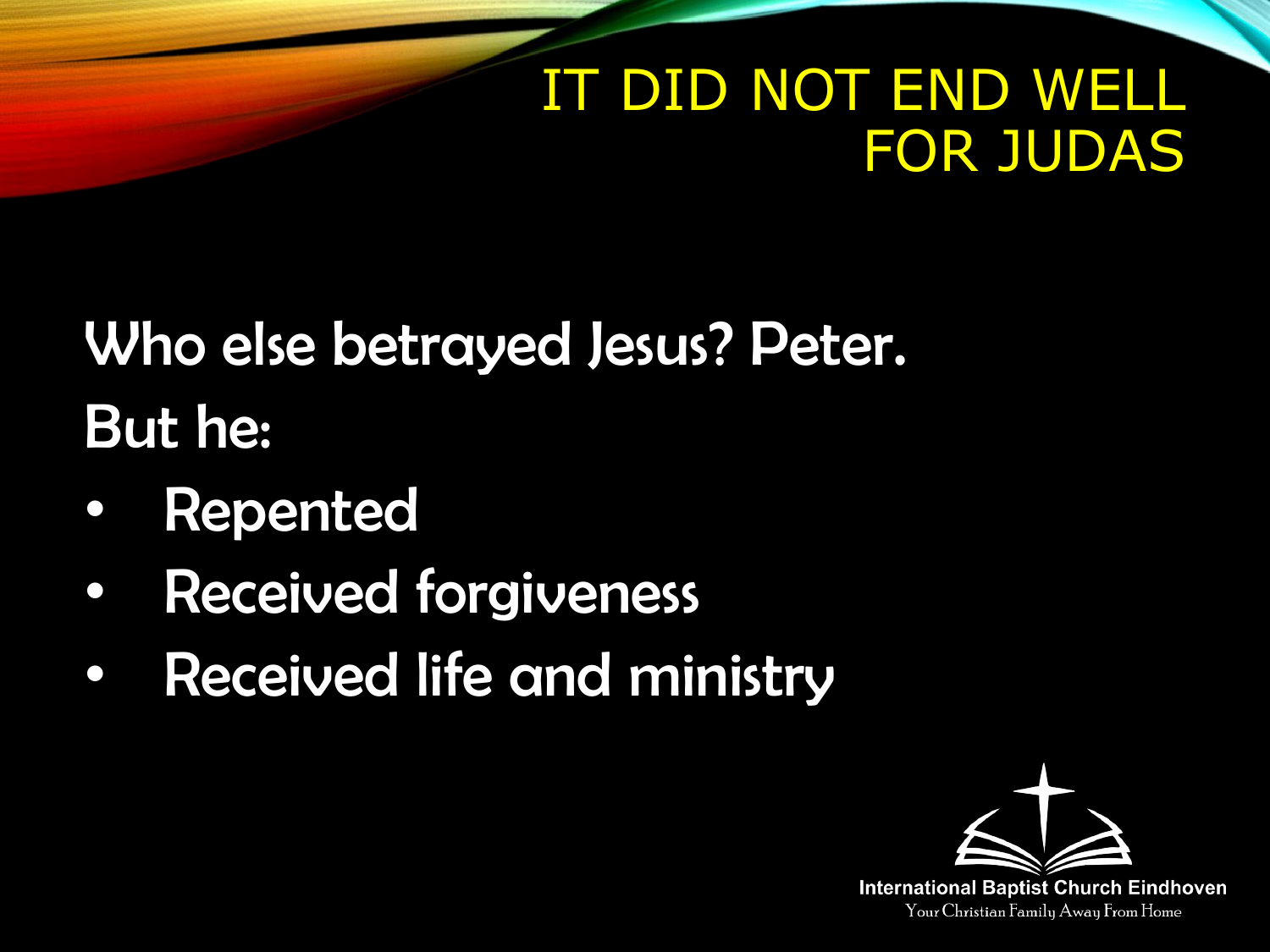#### BUT JUDAS' BETRAYAL WAS ALL PART OF THE PLAN

#### How do we know this?

# Because Matt. 27:6-10 is fulfilling Zech. 11:12-13